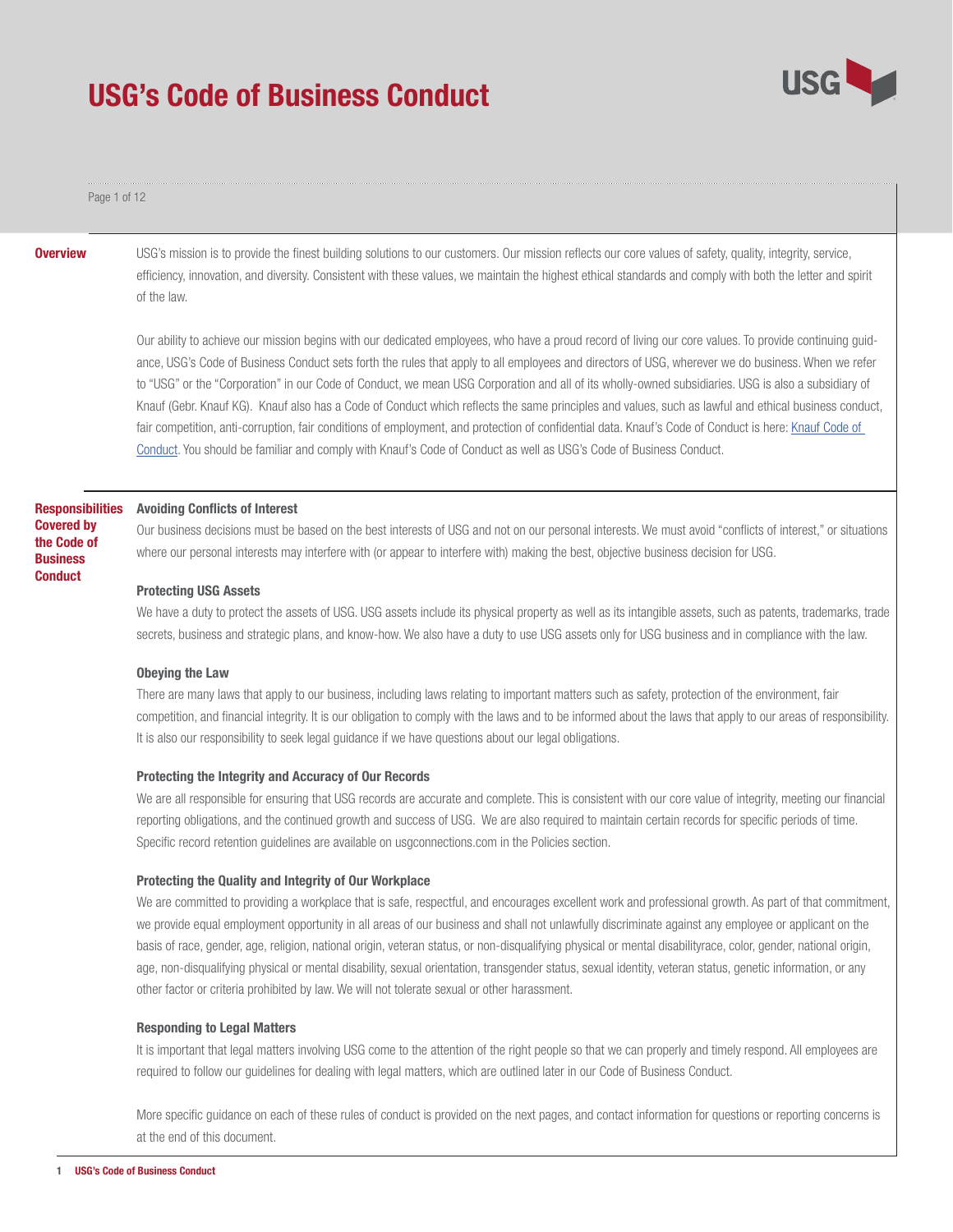

#### Page 2 of 12

Note: Every salaried employee and hourly supervisor of USG is required to thoroughly read the Code of Business Conduct and certify their compliance. If you have questions, talk to your supervisor or the USG Legal Department. All employees are required to comply with the Code of Business Conduct. All employees are obligated to report any violation of the Code of Conduct of which they are aware and cooperate in the investigation of any alleged violation.

#### Avoiding Conflicts of Interest

Our business decisions must be based on the best interests of USG and not on our personal interests. We must avoid "conflicts of interest," or situations where our personal interests may interfere with (or appear to interfere with) making the best business decision for USG.

#### Identifying Conflicts of Interest

The first rule with regard to conflicts of interest is to identify situations where a conflict of interest may exist. Although it is not possible to list every situation that might create a conflict of interest, here are some examples:

- Receiving gifts, entertainment, or free travel from suppliers or other people who do business with us or want to do business with us.
- Having personal financial dealings with someone who does business with us or wants to do business with us.

These are considered conflicts of interest because the fact that a supplier or customer gives you something valuable or you have personal business dealings with a supplier or customer might influence your objectivity in making business decisions on behalf of USG.

#### Reporting Conflicts of Interest

The second rule is that you must report any situation where you think a conflict of interest might exist, whether that situation involves you or someone else. Don't decide for yourself whether a conflict of interest is serious enough to report it—you have an obligation to report it so that we can make the right judgment about what to do and to ensure that we are consistent in how we handle conflicts of interest. Some conflicts are minor and are not likely to affect someone's decision-making (an example is where a relative works for a supplier but the relative's job does not involve USG business). Some conflicts of interest can be handled by putting controls in place to monitor the conflict, such as having a more senior manager review the business relationship on an ongoing basis. In all cases, however, USG must be made aware of the facts in a timely manner.

There are several ways to report conflicts of interest. Many USG employees complete an annual or quarterly online certification reporting conflicts of interest. If you do not complete an online certification or you become aware of a conflict of interest situation after your certification, you should report the conflict of interest promptly. The same is true if you are not sure a situation is actually a conflict of interest, but it might be. At the end of this Code of Conduct, there is a section that tells you how you can report conflicts of interest and where to go with questions.

Additional guidelines on conflicts of interest are on the next few pages.

Note: Information about reporting conflicts of interest is at the end of the Code of Conduct. We will not tolerate retaliation against anyone who in good faith reports a violation of our Code of Conduct.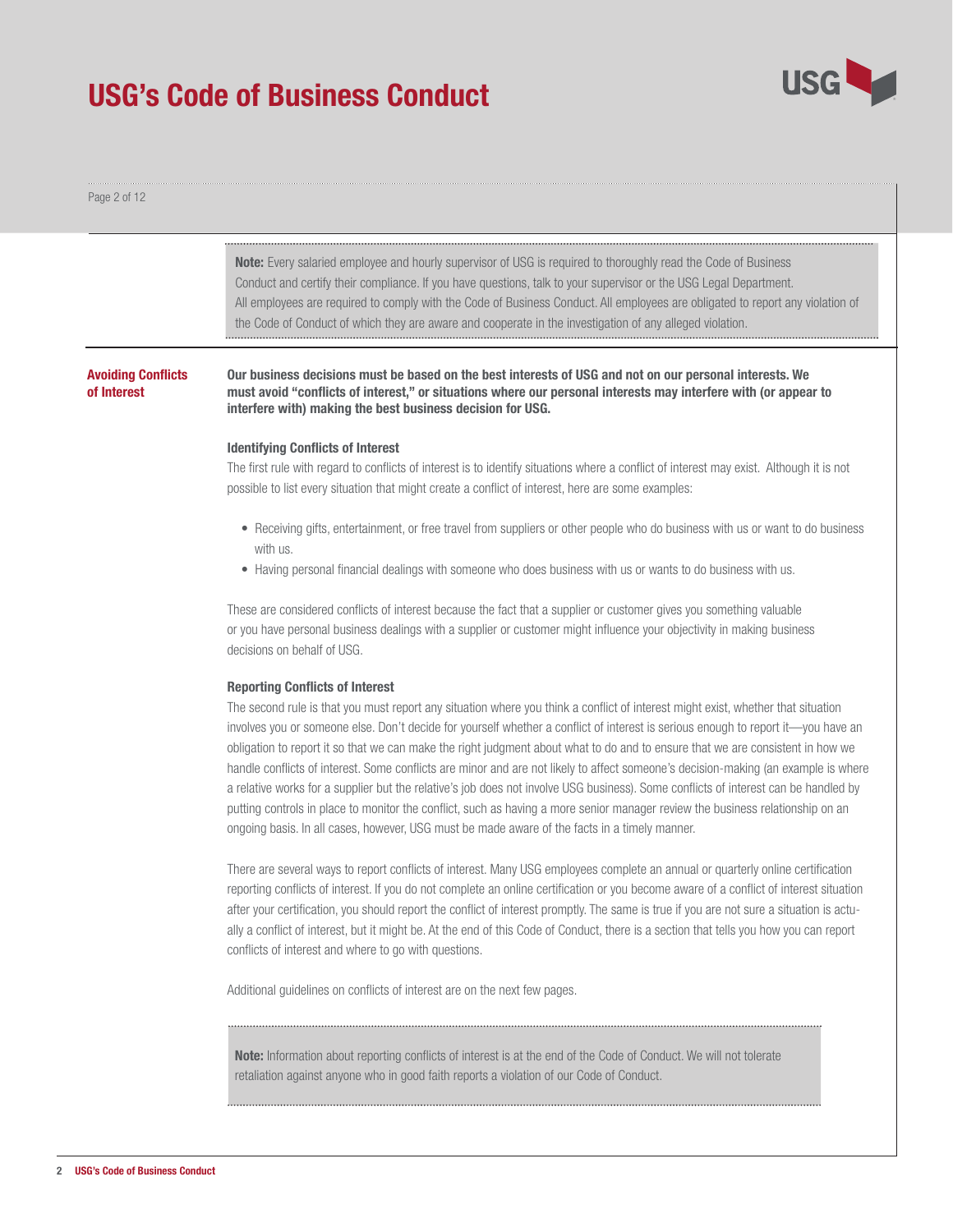

Page 3 of 12

#### Avoiding Conflicts of Interest cont.

#### Guidelines Regarding Gifts or Other Things of Value

Gifts: You should not accept gifts or things of value from anyone who does or seeks to do business with USG. However, it is acceptable to receive promotional items or similar gifts of small value (such as a logo shirt, tote bag, or holiday food basket) so long as they are consistent with generally accepted practices in our industry. Any supplier incentive programs that involve merchandise or other items of value must be approved in writing by senior management of your company.

If you receive an inappropriate gift in a situation where you reasonably believe it would be harmful to business relations to refuse or return the item, you must promptly report the situation to a member of the Business Ethics Committee, which will decide on how the matter should be handled. (Contact information is at the end of the Code of Conduct.)

**Entertainment:** It is acceptable to receive entertainment (such as a ticket to a sporting event, a golf game, or an invitation to dinner or lunch) so long as the entertainment is not excessive or inappropriate in type, amount, or frequency. Joining a supplier at a sporting event, a meal, or other outing is an opportunity to gain understanding about our businesses and to build relationships. For example, being taken to a local baseball game by a supplier is probably okay, but being provided free airfare and hotel to see a sporting event is something that should be reviewed and approved by your manager in writing in advance. The basic rule of thumb is that if it would look questionable to an impartial third party, you shouldn't be receiving (or giving) it.

**Discounts or free goods or services:** You should not accept free or discounted goods or services from anyone who does or seeks to do business with USG. This rule does not apply to discounts that are available to the general public. Travel and Lodging: You should not accept free travel or lodging unless it is for a business event and has been approved in writing by your manager.

Money or Loans: You should never accept a gift of money from anyone who does or seeks to do business with USG. You should not receive a loan from anyone that does or seeks to do business with USG, other than on terms that are generally available to the public (such as a credit card).

Gift Cards: We discourage giving or receiving gift cards. Although, strictly speaking, gift cards are not cash, they are similar. If you receive a gift card or cards that are more than \$20 in value (individually or in the aggregate), you must report it. As mentioned above, any supplier incentive programs that involve gift cards or merchandise must be approved in writing by senior management of your company. (This rule regarding gift cards does not apply to gift cards a USG manager might give to his or her own staff. That situation is addressed by separate internal USG policies.)

General Rule: In addition to the specific guidelines above, you should not accept anything of value, including gifts, entertainment, travel, lodging or anything else, if the amount or frequency is excessive or the situation looks like you or USG are being influenced to do something in exchange. Also, you should never request gifts, entertainment, travel, lodging, or anything else of value from anyone who does business with us or seeks to do business with us. These same rules regarding receiving gifts or other things of value apply to the receipt of such items from anyone who does or seeks to do business with Knauf.

Note: These conflict of interest rules apply to our family members as well. In other words, a family member should not receive anything from a company or individual that does (or seeks to do) business with USG or Knauf if it would not be okay for you to receive it. If you become aware of such a situation, you must report it.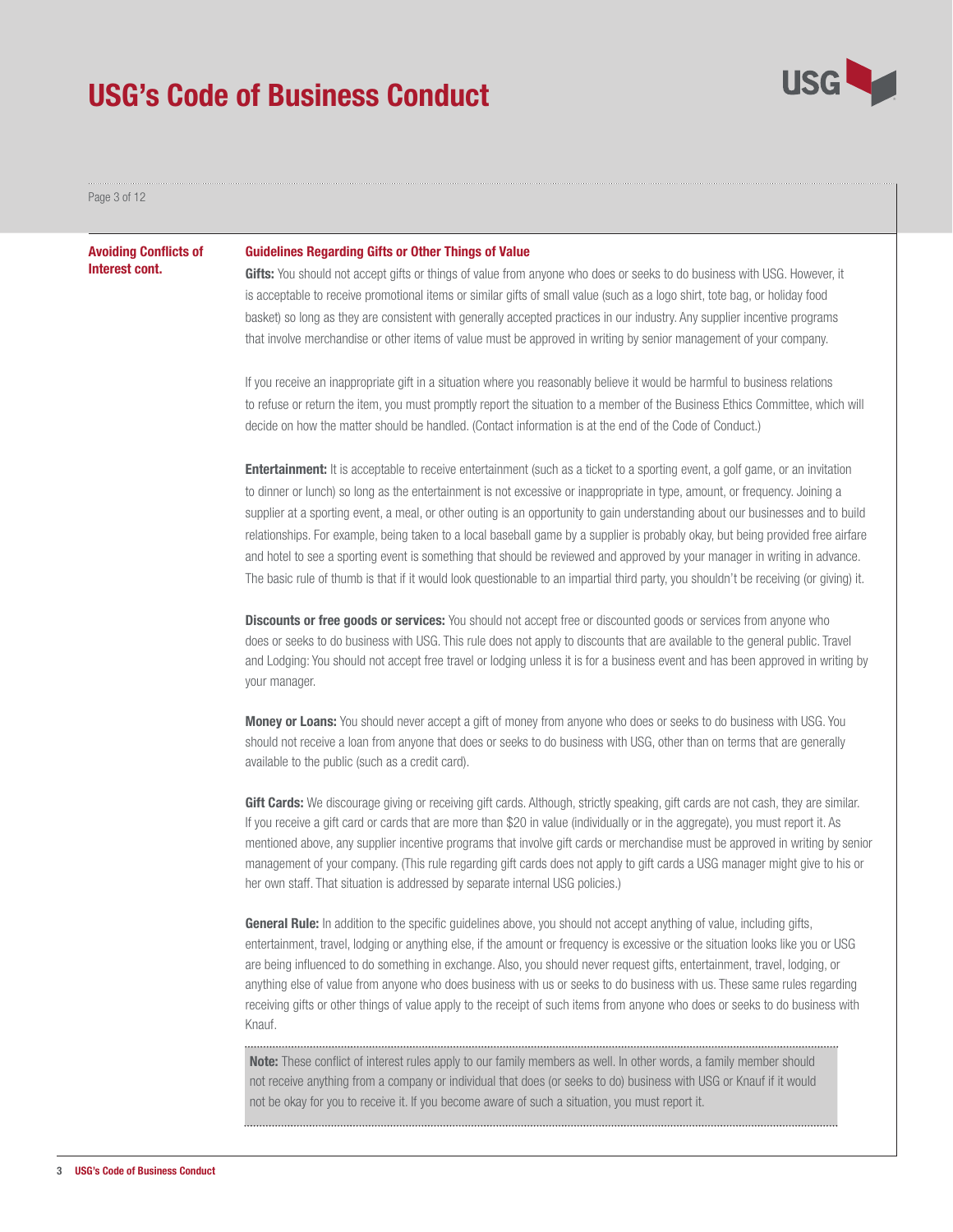

Page 4 of 12

Avoiding Conflicts of Interest cont.

### Rules That Apply to Our Customers

The same conflict of interest rules apply to dealing with our customers. We should never give any gifts, free travel or entertainment, or anything else of value to a customer or potential customer that would appear to improperly influence the customer or would violate the policies of his or her company. Any customer incentive programs that involve merchandise, gift cards, or other rewards must be approved in writing by senior management. Paying for travel or lodging for customer trips must be approved in writing by your manager.

It is also absolutely a violation of USG's Code of Conduct and its values to offer or give kickbacks or bribes.

#### Guidelines Regarding Personal Dealings with Suppliers or Customers

Personal Financial Dealings: You should not have personal financial dealings with anyone that does or seeks to do business with USG, unless those dealings are disclosed in writing and are approved in writing. Contact information for disclosing this type of situation is at the end of the Code of Conduct. For example, you should not have ownership in a company that does business with USG unless that situation has been reported and approved in writing. (There is an exception that relates to owning stock in public companies, which is discussed below.)

**Business Dealings Between Your Relatives and USG:** If someone in your family works for a company that does business with USG, you need to disclose that situation. For example, if your brother-in-law runs a construction company that purchases products from a USG company or your husband works for a supplier, you need to disclose that situation so we can make sure that we are dealing with the company on an arm's-length basis. Most (but not all) the time these situations do not raise a concern, but they still have to be reported.

**Owning stock in companies that do business with USG:** USG does business with some large, publicly traded companies. As a general rule, you do not need to disclose the fact that you own stock in one of these large companies. This is because it is highly unlikely that your ownership of stock would have any impact on how we do business with that company. However, there are different rules that apply to directors or executive officers that might be in a position to influence our business with such a company. For those people, they do need to disclose stock ownership if the amount of stock they own is significant and the amount of business we do with the company is significant.

#### Special Guidelines Regarding Government Officials

You should not give **any** gifts or provide any entertainment or travel to any government official without obtaining approval in advance from the Legal Department. There are laws in virtually every country where we do business that strictly regulate this area. For more information, see the section "Laws Regarding Political Contributions or Lobbying."

#### Guidelines Regarding Outside Activities That May Impact USG

There may be certain situations where your outside activities may impact USG, such as when you are involved in an organization whose activities impact our business. An example would be serving on a local zoning board approving construction projects or serving on the board of a company that does business with USG. We need to be aware of this type of activity to ensure that USG is not involved in a conflict of interest. Therefore, you should always obtain approval from the Legal Department before doing any of the following:

- Serving on the board of another company, a government agency, or a trade association.
- Having any involvement in a business that competes with USG.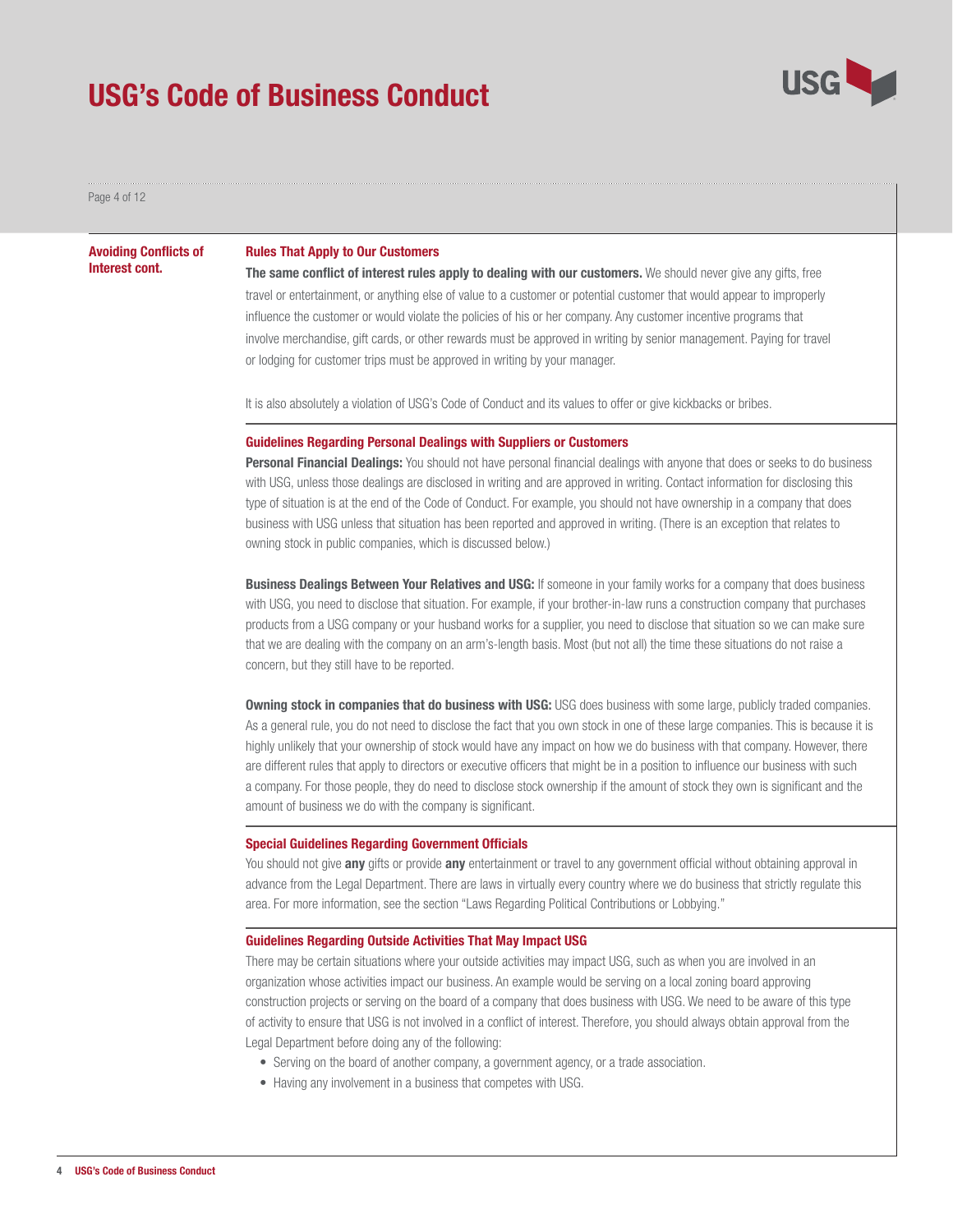

Page 5 of 12

| <b>USG's Code of Business</b><br><b>Conduct cont.</b>                                                | USG reserves the right to decide whether this type of outside activity is not consistent with our best interests. While problem<br>situations are rare, if they do occur, USG will discuss the matter with the employee. If the matter cannot be resolved to USG<br>satisfaction, USG reserves the right to terminate the employee's employment.                                                                                                                                                                                                                                                                                                                                                                                                                                                         |
|------------------------------------------------------------------------------------------------------|----------------------------------------------------------------------------------------------------------------------------------------------------------------------------------------------------------------------------------------------------------------------------------------------------------------------------------------------------------------------------------------------------------------------------------------------------------------------------------------------------------------------------------------------------------------------------------------------------------------------------------------------------------------------------------------------------------------------------------------------------------------------------------------------------------|
|                                                                                                      | <b>Summary</b><br>We have listed above some important guidelines about conflicts of interest, but this is really the bottom line: You should not<br>be in a situation where it might appear that your business decisions are based on what's in your personal best<br>interests and not in the best interests of USG. The only financial benefit you should receive from your position<br>at USG is the compensation or other benefits you receive from the company. Any situation that might be<br>inconsistent with this basic standard should be reported.                                                                                                                                                                                                                                            |
| <b>Protecting USG Property,</b><br><b>Information, Technology,</b><br><b>Funds, and Other Assets</b> | We have a duty to protect the assets of USG. We also have a duty to use USG assets only for USG business and<br>in compliance with the law.                                                                                                                                                                                                                                                                                                                                                                                                                                                                                                                                                                                                                                                              |
|                                                                                                      | <b>What are USG assets?</b> USG assets include not only USG <b>physical property</b> such as inventory, equipment, and computer<br>systems, but also <b>intangible things</b> such as USG <b>funds</b> , and USG <b>trademarks, patents, technology, processes,</b><br><b>business plans, and confidential business information.</b> USG assets also include the work time of our employees.                                                                                                                                                                                                                                                                                                                                                                                                             |
|                                                                                                      | <b>The Value of USG Assets:</b> USG physical assets, such as our equipment, inventory, and facilities, are of significant value to our<br>business. Our intangible assets also have a tremendous value. We spend enormous resources on researching, developing and<br>promoting products, manufacturing processes, and business best practices that will serve our customers, grow the USG name<br>and brands, and continue our leadership in the industry. As a result of our efforts, we have obtained patents, trademarks, know-<br>how, and other intellectual property of extraordinary value to our business. We also spend significant resources on analyzing our<br>industry and developing plans for our growth and resource allocation. Our employees' work time is also a valuable intangible |

asset. We have an obligation to protect our intangible assets as well as our physical assets.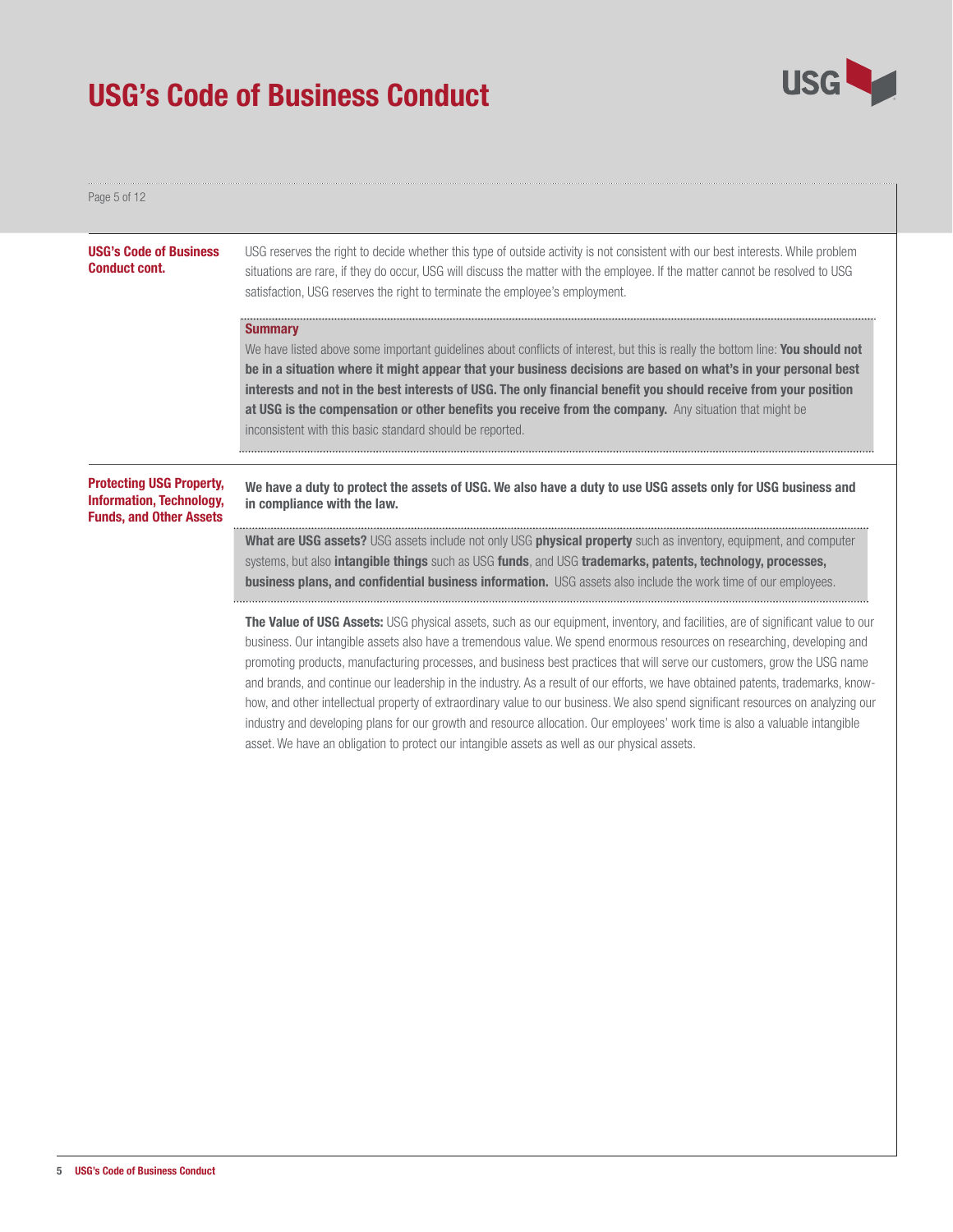

Page 6 of 12

#### Protecting USG Property, Information, Technology, Funds, and Other Assets cont.

Protecting Confidential USG Information from Disclosure: One of our most important obligations in protecting USG intangible assets is to protect our confidential information from disclosure to the outside world. Our work would lose a great deal of its value if it were disclosed to others and our competitors in particular. Therefore, we all have a duty to guard confidential information of USG, such as business plans and strategies, financial information, and trade secrets, and not disclose or use it without permission. Each of us signs an agreement when we join the company promising to protect and not disclose USG confidential information. This obligation continues even if we cease being an employee of USG. This obligation, however, does not prevent the disclosure, in confidence, of confidential information to your attorney, a relevant government authority, or a court, solely for the purpose of reporting a potential violation of law or solely for a claim alleging retaliation for reporting a violation.

Protecting Confidential Information Provided to Us by Third Parties: We also receive confidential information from people or companies with which we do business. This may include personal data (such as credit card or banking information) or confidential business information (such as confidential business plans or confidential financial or technical information). If we receive this information in confidence or have agreed to keep the information confidential, we must take appropriate steps to protect that information from disclosure to others.

Using USG Assets Only for USG Business and Only for Lawful Purposes: USG assets, whether physical or intangible, should only be used for the business of USG and only for lawful purposes. We should never use USG assets to compete with USG, or use USG assets (including employee work time) for our personal business. (There is an exception for personal use of USG computer systems, but such use should be incidental and not interfere with your job. See USG's Electronic Communications Policy for more guidance.)

**USG's name and trademarks are significant assets.** It is important that you respect the proper use of USG's trademarks, brand names, and other intellectual property. Misuse of USG's trademarks, brand names, or other intellectual property may diminish their value. You should not use USG's trademarks, brand names, or other intellectual property in a way that makes it appear that USG is endorsing a non-USG product, organization, or event unless you have written permission from a Vice President in Marketing.

These rules regarding protecting USG's assets, confidential information, and intellectual property apply equally to Knauf assets, confidential information, and intellectual property.

It is our obligation to obey both the letter and the spirit of the law. We recognize that there are many rules and regulations that apply to our business, and not all are precisely worded or easy to understand. Nevertheless, it is our obligation to be informed about the laws that apply to our areas of responsibility and to make good faith efforts to comply with the law. If you have any questions about what is the right thing to do, contact the people listed at the end of this Code of Conduct. Obeying the Law

Below are some specific guidelines regarding laws that apply to our business: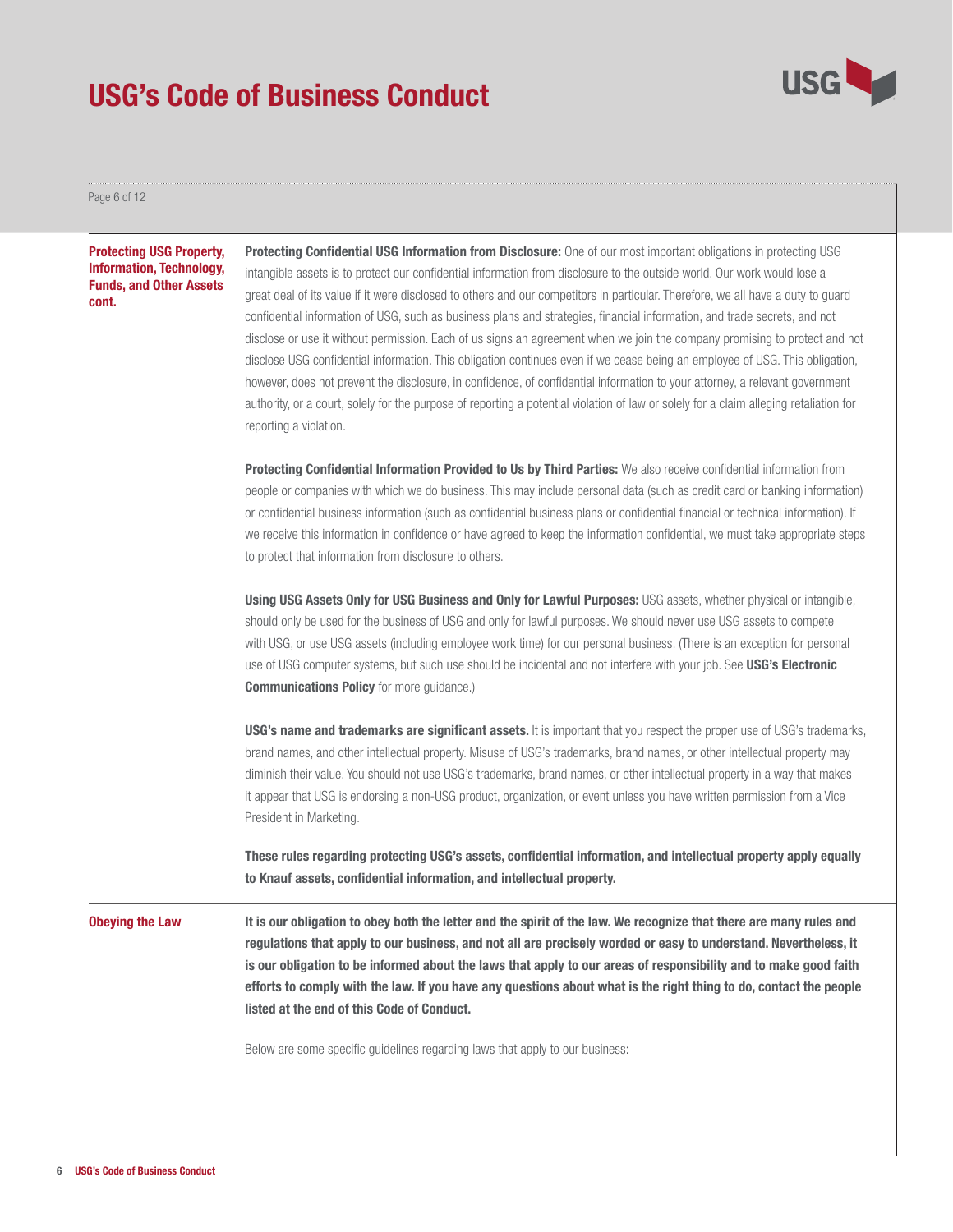

Page 7 of 12

#### Obeying the Law cont.

#### Antitrust or Competition Laws

Every country where we do business has laws that are designed to preserve competition in the marketplace. These are called antitrust or competition laws. These laws are consistent with USG values of competing on the basis of superior products, service, and customer satisfaction, and not through anticompetitive practices. Consistent with our values and obligations, we are all responsible for complying with the antitrust laws. We have a more detailed **Antitrust Compliance Policy** that provides more specific guidance. This Code of Business Conduct focuses on only a few of the important guidelines for antitrust compliance.

First, we should never reach an agreement with our competitors regarding the prices we will charge for our **products.** This is strictly against the law and in many countries, including the United States, is a crime. Illegal agreements include agreements with our competitors on the prices we will charge for our products or on matters that directly impact prices, such as an agreement not to compete in certain territories or for certain customers, or an agreement with our competitors on how much we will produce. Agreements with competitors on these topics are against the law.

Second, we should not have any discussions with our competitors about business, regardless of where these discussions take place. This includes discussions about prices, customers, business cycles, marketing plans, or other business matters. Discussions on these matters could be misinterpreted as a step toward reaching an illegal agreement or understanding. If a competitor raises any of these topics with you, whether in a business or social setting, you should explicitly refuse to discuss the topic, remove yourself from the situation, and contact Legal. Any social contact with a competitor poses a risk that someone will think you are discussing business—so the best practice is to avoid these contacts. That is not always possible, but those contacts should never veer into discussions about business. There may be rare situations when you need to have a business discussion with a competitor, such as when a competitor is also a potential customer or a competitor is interested in supplying us with a raw material that they also produce. In those occasions, you should contact Legal before you have the communication with the competitor, to get guidance on how to proceed.

### Third, we need to be careful about participating in trade associations that include our competitors, our

customers, or our suppliers. While trade associations serve many pro-competitive functions, they also have risks because they can bring members of a single industry, including competitors, together in the same room. If you are involved in a trade association that involves our competitors, customers, or suppliers, you should thoroughly read USG's Antitrust Compliance Policy. If you are considering joining a trade association that includes our competitors, customers, or suppliers, you should contact Legal prior to joining the association to get further guidance. The requirement of getting pre-approval does not apply to large trade associations that involve members of many industries, such as the Chamber of Commerce, the National Association of Manufacturers or Kiwanis. However, the same guidelines to avoid communications with our competitors apply to these associations as well.

#### Anti-Bribery and Anti-Corruption Laws

In every country where we do business, there are criminal laws against bribery. In all countries, these laws prohibit bribery of government officials, and, in many countries, there are laws that make commercial bribery a crime as well. Regardless of the particular laws, it is strictly against USG policy to give or receive a bribe or to attempt to bribe anyone. It is also against USG policy to give or receive kickbacks.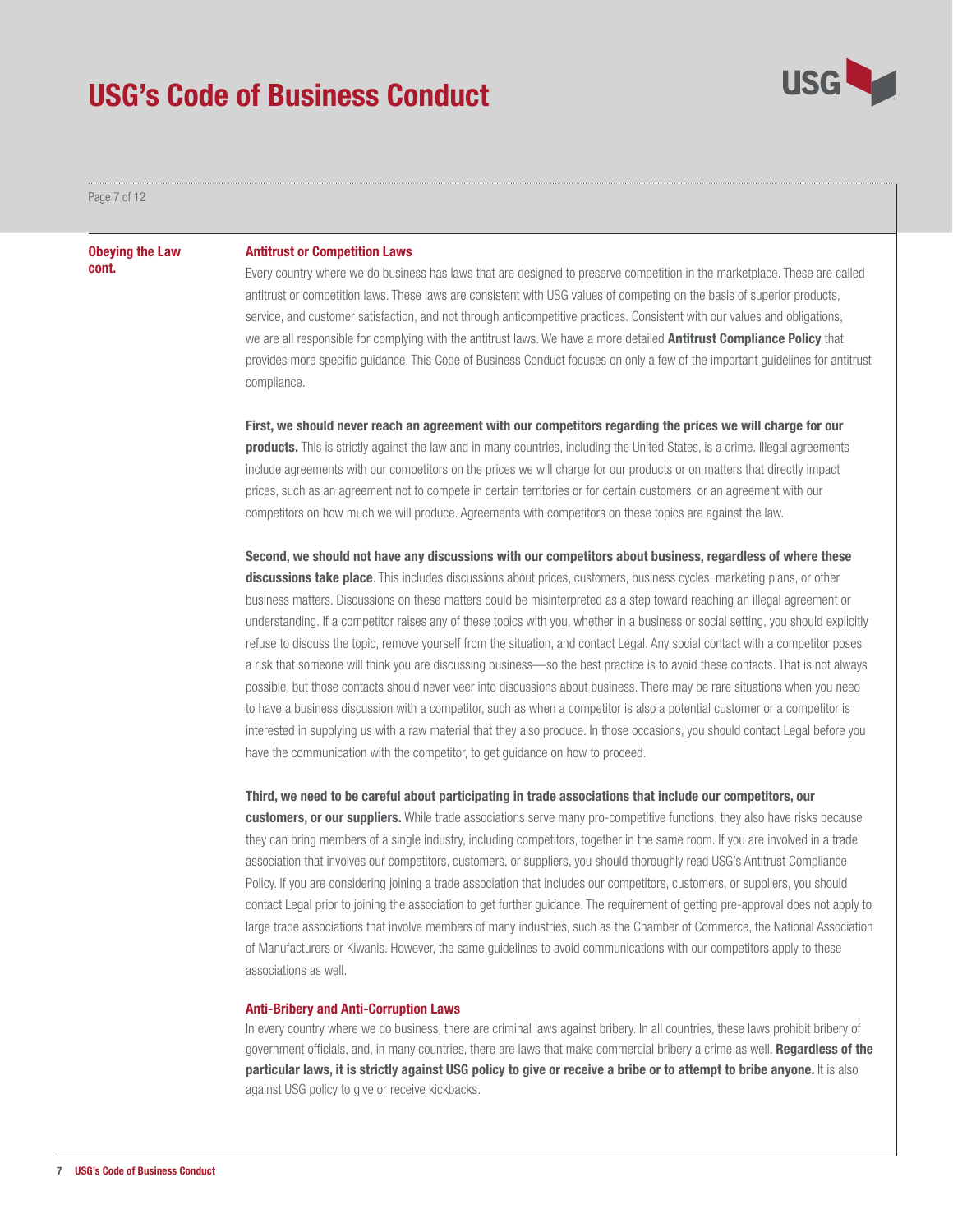

Page 8 of 12

#### Obeying the Law cont.

There are specific laws in most countries, including the U.S., that make it a crime to give or offer payments to foreign officials to influence their actions or get business. The purpose of these laws is to ensure integrity, transparency and overall fairness in global commerce. In the United States, the law is called the Foreign Corrupt Practices Act (FCPA). The FCPA applies to USG Corporation wherever we do business. If you are involved in our international businesses, you should thoroughly read and comply with USG's Anti-Bribery and International Trade Law Policy. The Policy is available on usgconnections.com or you can contact the Legal Department for a copy.

#### Laws Regarding Political Contributions or Lobbying

Contributions to political parties, causes, or candidates is a heavily regulated activity. You should not use company funds for political activities, causes, or candidates unless you get written permission in advance from USG's General Counsel. The same goes for using employee time for political activities or reimbursing an employee for contributions. Lobbying is also a heavily regulated area, and, therefore, you should not use company funds for lobbying activities without approval from USG's General Counsel.

#### Safety, Health and Environmental Laws

There are many laws that regulate the health and safety of our workers, our customers, and our environment. If your direct responsibilities involve safety, environmental quality, or manufacturing, you should be familiar with these laws.

#### Fair Dealing Laws

We should not take unfair advantage of people we deal with through fraud, abuse of confidential information, or any other unfair dealing practice prohibited by law.

#### Protecting the Integrity and Accuracy of our **Records**

We are all responsible for ensuring that USG's records are accurate and complete. This is important to our owners, to meeting our financial reporting obligations, and to the continued growth and success of USG. We are also required to keep certain records for specific periods of time. Specific record retention guidelines are available on usgconnections.com in the Policies section.

#### Ensuring the Accuracy of our Records

Although it is important that all of our records be accurate and complete, this is particularly important with regard to our financial records.

We should never:

- Enter false, misleading or inaccurate information in company records
- Mischaracterize the nature or amount of payments in our records
- Disguise payments with fictitious, confusing or misleading entries
- Fail to record a payment or other transaction
- Mislead USG financial staff or our auditors about any transactions or payments
- Participate in any of the above

If you are aware of any misstatements or inaccuracies in our financial records, you have a duty to report it. Contact information is provided at the end of this document.

Note: USG will not tolerate retaliation against anyone who in good faith reports a violation of this policy.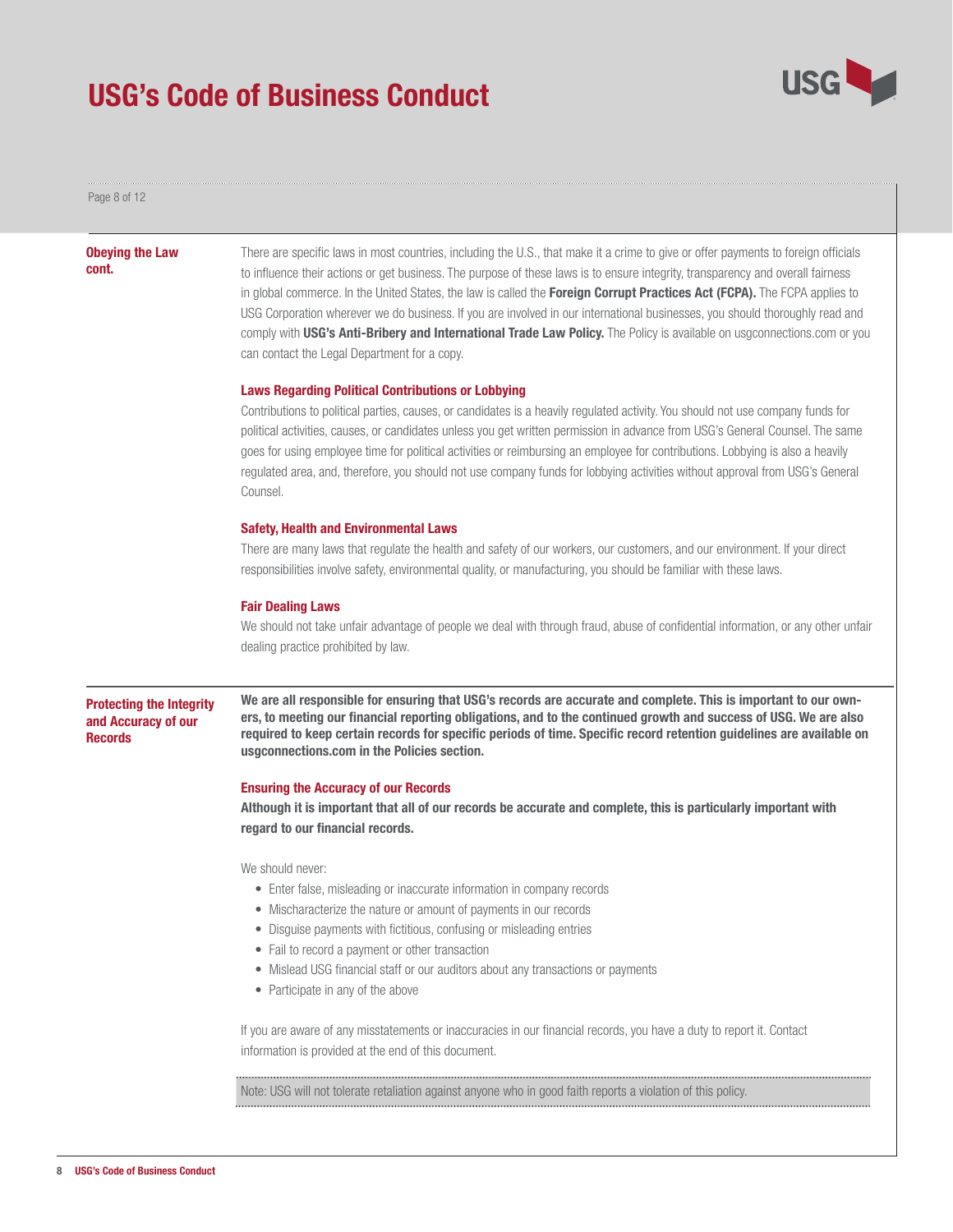

#### Page 9 of 12

| <b>Complying with Record</b><br><b>Retention Guidelines</b>               | You should also be generally familiar with the Record Retention Guidelines that apply to documents you have responsibility<br>for (the records retention guidelines are available at usgconnections.com). This includes both paper and electronic records.<br>Some records need to be kept for specific periods of time (and should then be discarded at the end of the required period).<br>Other records need to be maintained permanently. However, any records that relate to a pending or expected lawsuit,<br>claim or investigation must be retained <i>regardless of the standard record retention periods</i> until you receive in-<br>structions from the Legal Department. For example, if there has been an accident or you are aware of a potential government<br>investigation into a matter, you should not destroy records relating to that accident or matter without permission from the Legal<br>Department, even if no lawsuit has yet been filed. There can be substantial penalties for destroying records that are relevant to a<br>lawsuit, claim or investigation. |  |
|---------------------------------------------------------------------------|---------------------------------------------------------------------------------------------------------------------------------------------------------------------------------------------------------------------------------------------------------------------------------------------------------------------------------------------------------------------------------------------------------------------------------------------------------------------------------------------------------------------------------------------------------------------------------------------------------------------------------------------------------------------------------------------------------------------------------------------------------------------------------------------------------------------------------------------------------------------------------------------------------------------------------------------------------------------------------------------------------------------------------------------------------------------------------------------|--|
| <b>Protecting the Quality</b><br>and Integrity of our<br><b>Workplace</b> | We are committed to providing a workplace that is safe, respectful, and encourages excellent work and profession-<br>al growth. As part of that commitment, we provide equal employment opportunity in all areas of our business and<br>shall not unlawfully discriminate against any employee or applicant on the basis of race, color, gender, national<br>origin, age, non-disqualifying physical or mental disability, sexual orientation, transgender status, sexual identity,<br>veteran status, genetic information, or any other factor or criteria prohibited by law. We will not tolerate sexual or<br>other harassment, whether through words or conduct.                                                                                                                                                                                                                                                                                                                                                                                                                        |  |
|                                                                           | More detailed standards and rules relating to this guideline are available on www.usgconnections.com in the Human Resourc-<br>es section or may be obtained from your supervisor or Human Resources manager. If you are aware of any violations<br>of our policies on these issues, you must report the violation. There are several ways you can make a report: you can report<br>to your supervisor, your Human Resources manager, the Senior Vice President of Human Resources, or any of the people<br>identified in our Quality of Worklife Policy. You can also report through our Business Ethics hotline. Contact information is<br>provided at the end of the Code of Business Conduct. All reports will be immediately investigated and appropriate action,<br>including termination if warranted, will be taken. We will not discriminate or retaliate against any employee for making a<br>good faith report                                                                                                                                                                    |  |
| <b>Responding to Legal</b><br><b>Matters</b>                              | It is very important that legal matters involving USG come to the attention of the right people so that we properly and timely<br>respond. For example, if you receive a legal document directed to USG, such as a complaint, summons, subpoena, deposition<br>notice, or notice of examination, you should immediately notify the Legal Department or, in the case of Human Resources matters,<br>the Human Resources Department. (Routine wage garnishment matters can be forwarded to Human Resources or Payroll person-<br>nel.) In addition, you should not, on behalf of or as a representative of USG or Knauf, communicate with or provide documents to<br>an outside attorney or investigator unless you have approval from the Legal Department or Human Resources Department. Similar-<br>ly, you should not agree to testify, sign an affidavit, appear at a deposition, or agree to be an expert witness in a matter relating to<br>USG or Knauf without permission from an attorney in the Legal Department or the Human Resources Department.                                |  |
|                                                                           | There are additional guidelines available on usgconnections.com (click on "Policies" and "Legal") regarding handling contacts by<br>or visits from government or law enforcement agents, inspectors, or investigators, as well as handling other legal matters involving<br>USG. If you are involved in any of these situations, you must consult those guidelines and/or contact the Legal Department.                                                                                                                                                                                                                                                                                                                                                                                                                                                                                                                                                                                                                                                                                     |  |
|                                                                           | It is also very important that documents relating to legal matters be preserved. You should not remove, destroy or alter any<br>documents (paper or electronic) that may be relevant to a lawsuit involving USG or Knauf or to a government inquiry or investiga-<br>tion even if there is no lawsuit. Always consult with Legal before destroying, removing, or altering any documents that you think<br>may be relevant to an investigation or lawsuit. There can be serious consequences, including prosecution, for destroying<br>documents relevant to a government investigation or inquiry or any other legal matter.                                                                                                                                                                                                                                                                                                                                                                                                                                                                |  |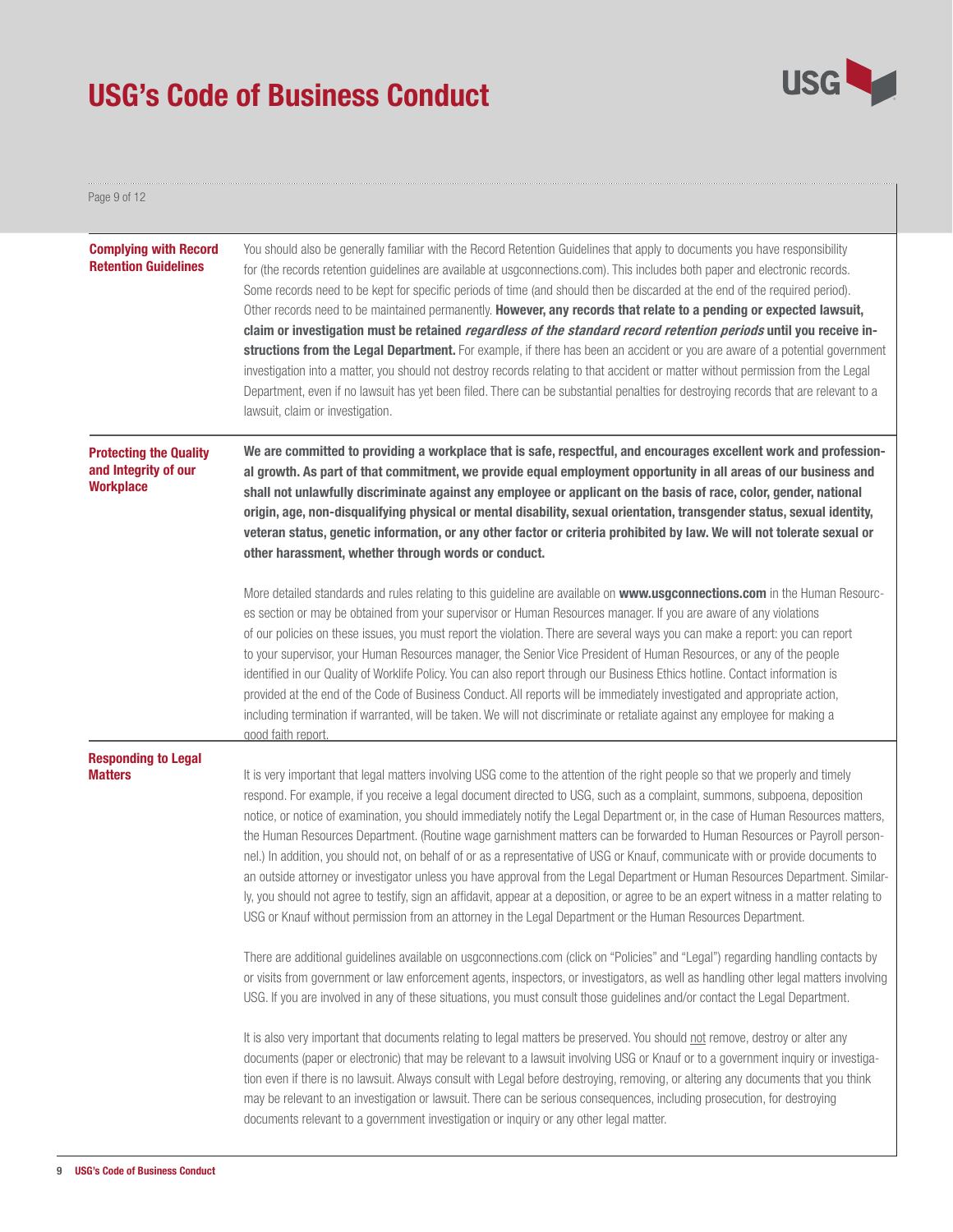

Page 10 of 12

Note:

Please note that USG's Code of Business Conduct is an expression of management policy and should not be construed to create a contractual relationship with USG's employees. Employment with USG (including its subsidiaries) is terminable by either party without prior notice. All terms, conditions, and benefits of employment are unilateral expressions of current policy, and with the exception of employment at will status, may be changed at any time and for any reason with or without notice, at USG's decision. The employment at will status may only be changed through the written expression of the USG's Senior Vice President, Human Resources.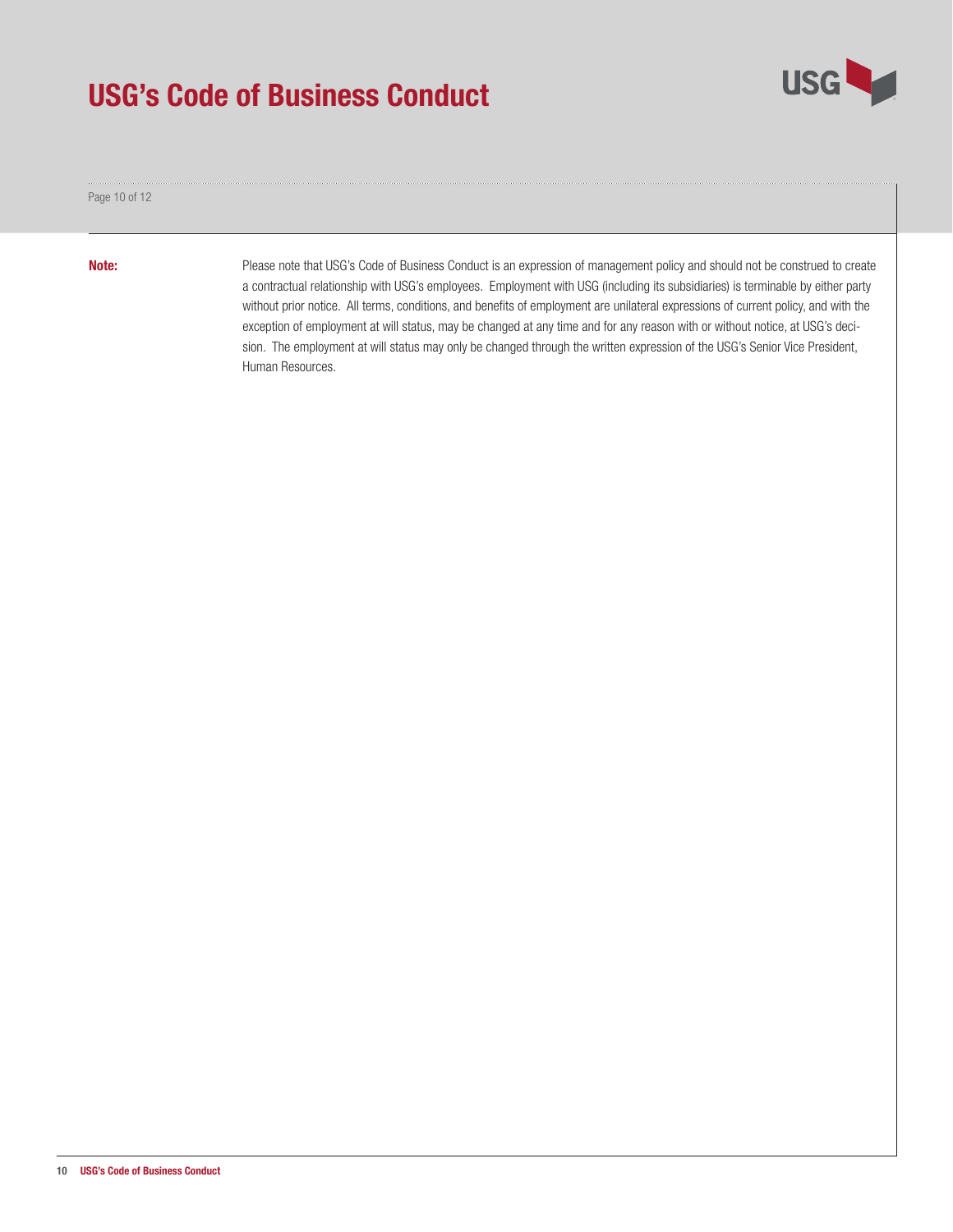

#### Page 11 of 12

Who to Contact If you have questions about USG's Code of Business Conduct or wish to report a violation of the Code, please contact:

Georgia Vlamis Senior Vice President and General Counsel gvlamis@usg.com 312.436.5001

Paul Haney VP, Safety and Employee Relations Chief Labor Counsel phaney@usg.com 312.436.5447

Bryan Sherrick Senior Director, Internal Audit bsherrick@usg.com 312.436.5451

Jason Strauss Director, Employee Relations jstrauss@usg.com 312.436.4478

Brett Nerad Assistant General Counsel bnerad@usg.com 312.436.5343

You may also report a violation of the Code of Business Conduct to:

| <b>USG Business Ethics Committee</b> | <b>USG Business Ethics Alert Hotline</b>                                                            |
|--------------------------------------|-----------------------------------------------------------------------------------------------------|
| 312.436,5555                         | 800.461.9330 (720.514.4400, outside the U.S.),                                                      |
| Bryan Sherrick (contact info above)  | or                                                                                                  |
| Georgia Vlamis (contact info above)  | www.mysafeworkplace.com                                                                             |
| Brett Nerad (contact info above)     | (This hotline is run by an independent third party, and you may<br>report anonymously if you wish.) |
| Paul Haney (contact info above)      |                                                                                                     |
| Jason Strauss (contact info above)   |                                                                                                     |

#### To report potential conflicts of interest or ask questions:

Depending upon your position, you may be required to complete an online conflict of interest certification on a quarterly and/ or annual basis. If you are not required to complete an online certification, you should report any potential conflict of interest situation to any of the contacts listed above. For those who do complete the online certifications and who become aware of a potential conflict of interest after a certification has been completed, you should report the situation to any of the contacts listed above.

Other contact information:

#### Corporate Communications

Kathleen Prause Senior Director, Communications kprause@usg.com 312.436.6607

Human Resources Noreen Cleary Senior Vice President and Chief Human Resources Officer ncleary@usg.com 312.436.6817

All employees are required to report any violations or suspected violations of the Code of Conduct and cooperate in the investigation of such violations. USG will not tolerate retaliation against any employee who in good faith reports a violation of our Code of Business Conduct.

USG Corporation 550 West Adams Street Chicago, IL 60661

The following trademarks used herein are owned by United States Gypsum Company or a related company: USG, USG in stylized letters.

X2806/6-21 © 2021 United States Gypsum Company Printed in U.S.A.